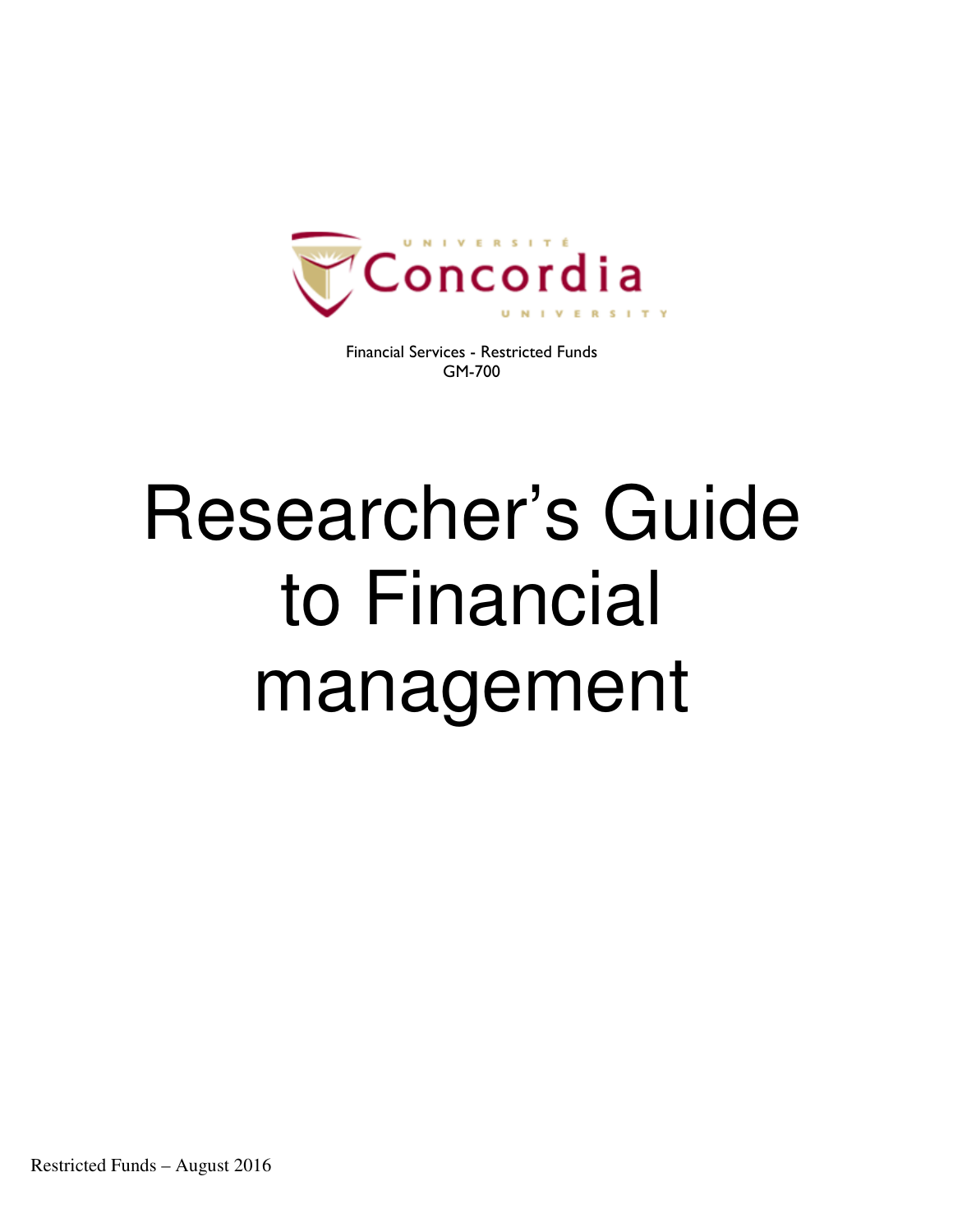# PREAMBLE

All research activity will be conducted in accordance with all relevant collective agreements with the University and University policies including (but not limited to) the following:

## **CFO - OFFICE OF THE CHIEF FINANCIAL OFFICER POLICIES**

#### http://www.concordia.ca/vpirsg/policies/by-sector/

| Such as:<br>$VPF-3$        | Policy for Travel and Other Allowable Expenses                 | VPF-3.pdf  |  |  |  |
|----------------------------|----------------------------------------------------------------|------------|--|--|--|
| CFO-4                      | Policy on Capital Asset Management                             | CFO-4.pdf  |  |  |  |
| CFO-6                      | Policy on the Treatment of Deficits in Research Accounts       | CFO-6.pdf  |  |  |  |
| <b>PURCHASING SERVICES</b> |                                                                |            |  |  |  |
| $CFO-20$                   | <b>Purchasing Policy</b>                                       | CFO-20.pdf |  |  |  |
| CFO-21                     | Policy for the Acquisition of Professional Consulting Services | CFO-21.pdf |  |  |  |

## PURPOSE

Restricted Funds ("RF") has compiled this document to assist researchers and their assistants with their most common questions and concerns relating to financial matters. It may serve as a guide for Human Resources & Payroll, Purchasing Services, and Accounts Payable within Concordia University's administrative environment.

**SCOPE** 

## 1. DEFINITION OF PRINCIPAL INVESTIGATOR:

The principal investigator ("PI") is defined in the financial information system as the project leader. He or she is responsible for the management of the research project, both financially and operationally, and ensuring compliance with all applicable internal and external policies and guidelines. As the internal approval processes varies across faculties, it is recommended that the PI contact their Associate Dean, Research for faculty-specific procedures. It is important to note that in accordance with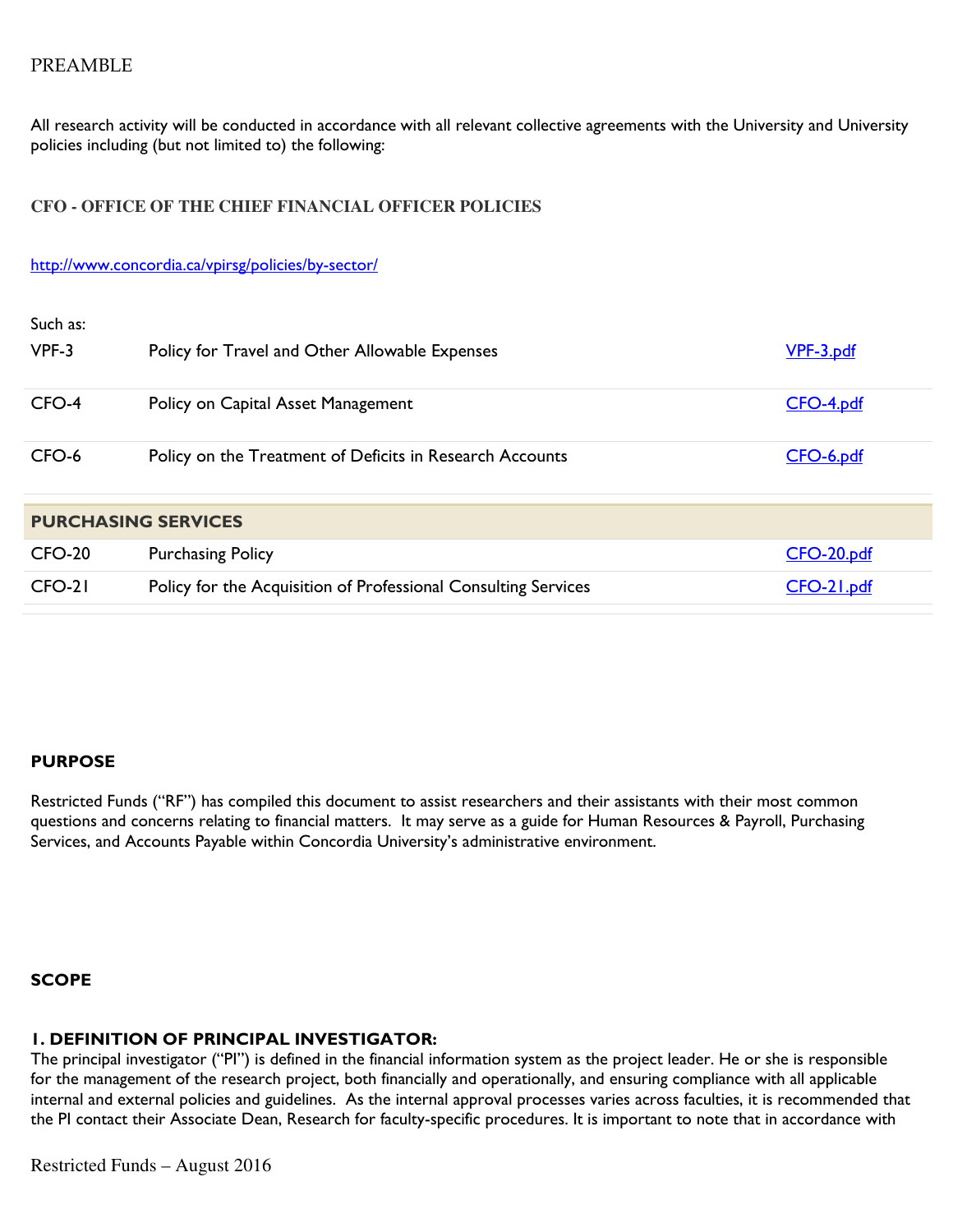the Research Fund Holder Agreement the PI is solely responsible for a deficit in his or her research account and such deficit shall be treated per the University's Policy on the Treatment of Deficits in Research Accounts.

PIs are also responsible for compliance including the approval of the financial statement within the time frame of the contract/grant.

## 2. FUND CODES:

A research project is assigned a 6-character alpha-numeric FUND code which is required for accounting and administrative processes. The first letter or letters of this code generally correspond to a fund type. Below you will find a few examples of different FUND codes.

Examples of major FUNDS codes CIHR-Canadian Institutes of Health Research Mxxxxx (Formerly MRC) FQRNT, FQRSC, FRSQ Fxxxxx (Formerly FCAR) NSERC Nxxxxx SSHRC SXXXXX Industry Accounts **Xxxxxx** 

## 3. REVENUES

Installment will be process by Restricted Funds ("RF") base on the contract or granting agencies criteria after receiving the Notice of Award from Office of Research (ethics approval, milestones, ...). For any information on foreign revenue contract please contact RF.

## 4. EXPENSES:

To ensure the timely processing of expenses, all transactions against a research FUND must include the appropriate EXPENSE ACCOUNT code. A listing of commonly used EXPENSE ACCOUNT codes can be found on CSPACE under Services/financial section. It should be noted that only expenses incurred during the term of the grant/contract will be processed.

## a. SALARIES & BURSARIES

## SALARIES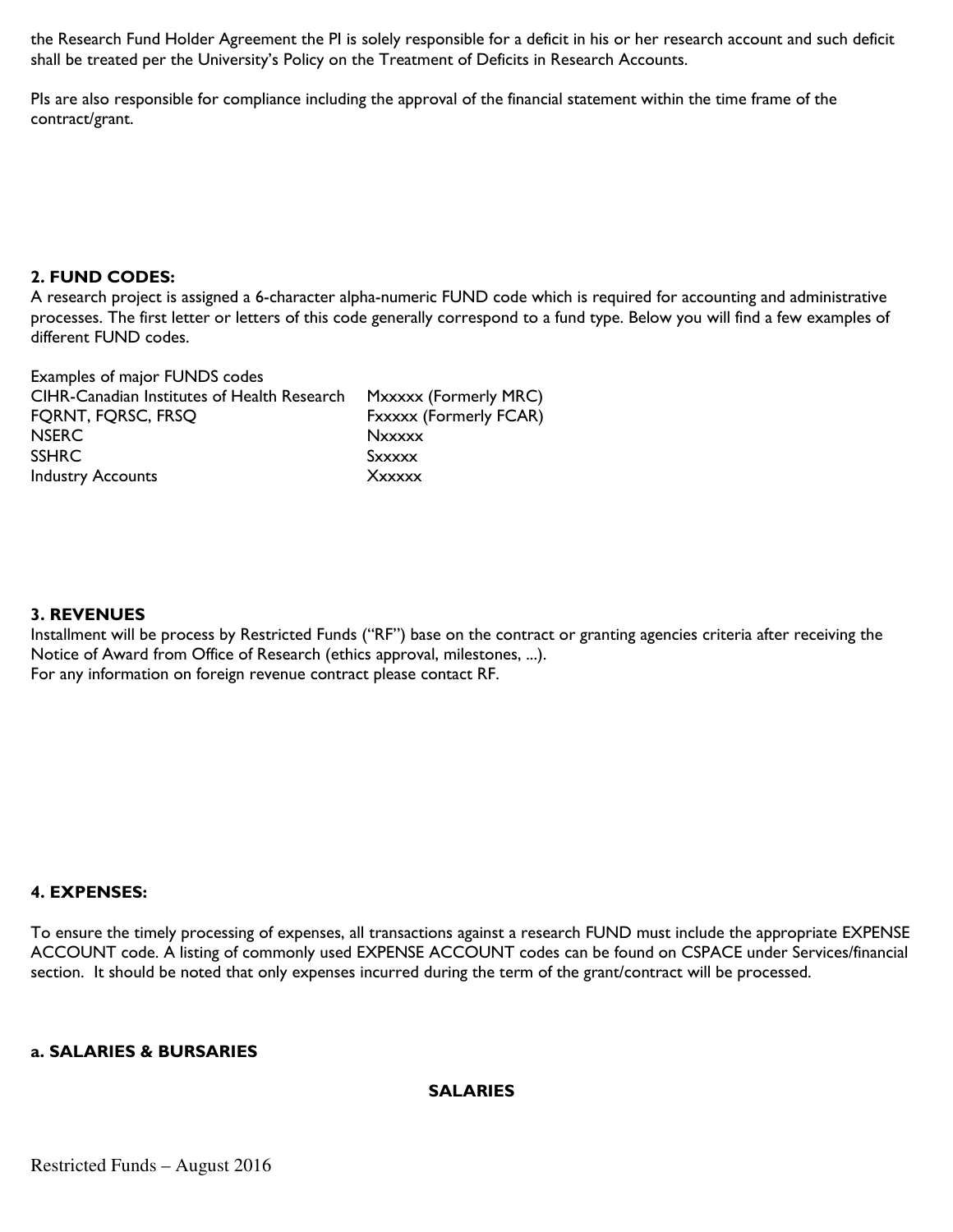It is the PI's responsibility to ensure that all relevant Payroll forms are properly completed, signed and sent to Human Resources ("HR") by the pertinent processing deadlines. Payroll forms may be found on Cspace under Services/Human Resources/ Forms section. Click on Research-related forms and you will find Research Grant Employees. A schedule of processing deadlines may be found on Cspace under the Human Resources/payroll section. Incomplete forms may result in delays in payment.

Payments to third parties for Professional/Consulting Services rendered are payable via a duly completed cheque requisition and an invoice from such third party. Where an invoice does not indicate the third party's GST/QST numbers, the third party's Social Insurance Number is required on the cheque requisition. Professional/Consulting Services rendered by foreign parties may be subject to self-assessment of tax and visa application. All requisitions and invoices must be forwarded to Financial Services. To know more about the distinction that the taxation authorities make between an employee and an independent contractor you can refer to the Canadian Revenue Agency web site (RC4110(E) Rev. 14-Employee or Self-Employed?)

The appointment, compensation rates, rights and responsibilities of students hired as research assistants ("Student R.A.s") are governed by the Collective Agreement for Research Assistants between the University and The Public Services Alliance/TRAC Union ("TRAC-RA CA").

Minimum salary rates for Student R.A.s are outlined in Appendix A of the TRAC-RA CA. It should be noted that a 4% vacation pay and a 3.6% pay in lieu of statutory holidays are included in the minimum salary rates outlined in the TRAC-RA CA.

Minimum salary rates for non-students hired as research assistants ("Non-student R.A.s") must meet the minimum salary wage outlined in the Act respecting Labor Standards, to which a 4% vacation pay must be added, and can match those outlined in Appendix A of the TRAC-RA CA.

Please note that the Rates outlined in Appendix A of the TRAC-RA CA have already been adjusted to include pay in lieu of statutory holidays and vacation pay.

Salaries that are charged to a Research FUND must include the applicable costs of benefits as detailed below

| <b>Bargaining Unit</b>                              | Contract<br>length<br>(A) | <b>Benefit</b><br>rate** (yearly<br>revision)<br>(B) | <b>Vacation</b><br>(C)              | <b>Holidays</b><br>(D)                                                           | <b>Example:</b>                                                                              |                                                               |
|-----------------------------------------------------|---------------------------|------------------------------------------------------|-------------------------------------|----------------------------------------------------------------------------------|----------------------------------------------------------------------------------------------|---------------------------------------------------------------|
| <b>TRAC RA*</b><br>(student RA's)                   | N/A                       | 10.1%                                                | 4%<br>Included in<br>hourly<br>rate | $3.6%***$<br>Included in hourly rate                                             | Basic salary( $$17/hr \times 100$ )<br>Plus (B) 10.1%<br>Total commitment                    | \$1,700.00<br>\$171.70<br>\$1,871.70                          |
| <b>CARE</b><br><b>Research</b><br><b>Associates</b> | Less than 12<br>months    | 21.4%                                                | 4%                                  | 8 holidays<br>As provided in employment<br>guidelines for Research<br>personnel  | Basic salary (\$17/hr $\times$ 100)<br>Plus (D) 4%<br>Plus (B & C) 21.4%<br>Total commitment | \$1,700.00<br>\$68.00<br>\$1,768.00<br>\$378.35<br>\$2,146.35 |
|                                                     | 12 months<br>or more      | 21.4%                                                | 8.8 *****%                          | 12 holidays<br>As provided in employment<br>guidelines for Research<br>personnel | Basic salary $(\$17/hr \times 100)$<br>Plus (D)8.8% *****<br>Plus (B & C) 21.4%              | \$1,700.00<br>\$149.60<br>\$1,849.60<br>\$395.81              |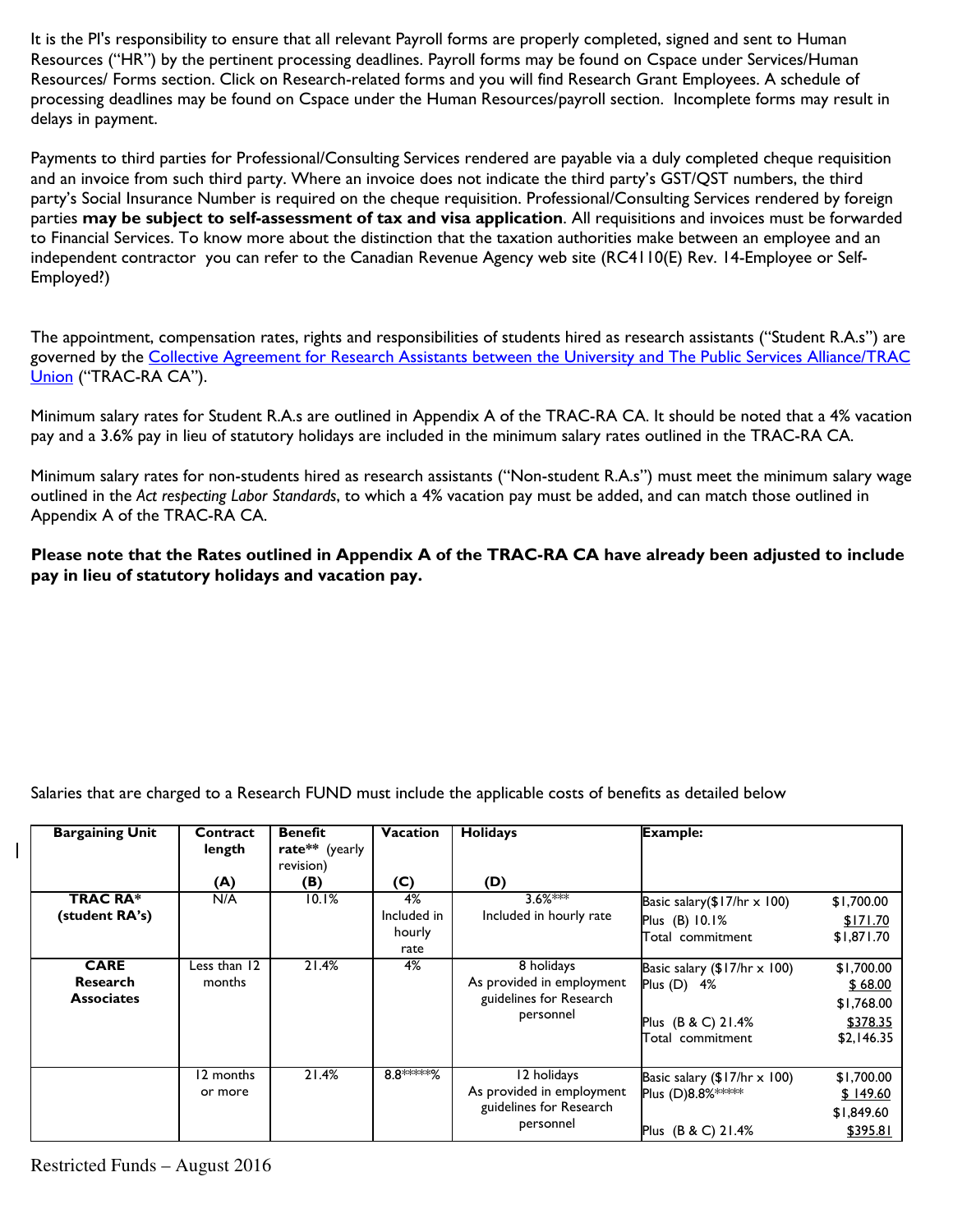|                                                                                         |                                               |       |             |                                                                                  | Total commitment                                                                                  | \$2,245.41                                                     |
|-----------------------------------------------------------------------------------------|-----------------------------------------------|-------|-------------|----------------------------------------------------------------------------------|---------------------------------------------------------------------------------------------------|----------------------------------------------------------------|
| <b>CARE</b><br><b>Research</b><br><b>Professional &amp;</b><br><b>Technical support</b> | Less than 12<br>months                        | 21.4% | 4%          | 8 holidays<br>As provided in employment<br>guidelines for Research<br>personnel  | Basic salary $(\$17/hr \times 100)$<br>Plus $(D)$ 4%<br>Plus (B & C) 21.4%<br>Total commitment    | \$1,700.00<br>\$68.00<br>\$1,768.00<br>\$378.35<br>\$2,146.35  |
|                                                                                         | 12 months<br>or more                          | 21.4% | 8.8 ***** % | 12 holidays<br>As provided in employment<br>guidelines for Research<br>personnel | Basic salary $(17/hr \times 100)$<br>Plus (D)8.8 *****%<br>Plus (B & C) 21.4%<br>Total commitment | \$1,700.00<br>\$149.60<br>\$1,849.60<br>\$395.81<br>\$2,245.41 |
| <b>Research</b><br>Support staff                                                        | Less than 12<br>months                        | 21.4% | 4%          | 8 holidays<br>As provided in employment<br>guidelines for Research<br>personnel  | Basic salary $(17/hr \times 100)$<br>Plus (D) 4%<br>Plus (B & C) 21.4%<br>Total commitment        | \$1,700.00<br>\$68.00<br>\$1,768.00<br>\$378.35<br>\$2,146.35  |
|                                                                                         | 12 months<br>or more                          | 21.4% | 8.8 ***** % | 12 holidays<br>As provided in employment<br>guidelines for Research<br>personnel | Basic salary $(17/hr \times 100)$<br>Plus (D)8.8%<br>Plus (B & C) 21.4%<br>Total commitment       | \$1,700.00<br>\$149.60<br>\$1,849.60<br>\$395.81<br>\$2,245.41 |
| <b>Visiting</b><br><b>collaborators</b>                                                 | 27.6%<br>Usually covered under CUFA agreement |       |             |                                                                                  |                                                                                                   |                                                                |

\*Salaries charged to account codes beginning with 662xx and 665xx). On payroll forms select "student status" and provide the student's I.D. number

\*\*This rate includes the cost of all legally required payments such as CSST, EI, QPP, etc. As well, the cost of the pension plan (employer portion) is included in certain instances. Please note this charge is not related to the actual eligibility of the employees to benefits, such as Health and Dental benefits. Eligibility to benefits for each category of employees is determined by virtue of the employment contracts/collective agreements **Benefit rates are subject to change every year (this table** include the 2016-2017 rates).

\*\*\*Please contact Payroll at extension 3666 for calculation of paid statutory holidays.

\*\*\*\*\* 8 Holidays: January 1st, Good Friday or Easter Monday, Monday preceding May 25<sup>th</sup>, St-Jean-Batiste (June 24<sup>th</sup>), National holiday (July 1st or July 2nd when the 1st falls on a Sunday), Labour day (1st Monday in September) Thanksgiving Day (2nd Monday in October), December 25<sup>th</sup>.

\*\*\*\*\* The 8.8% is paid only in the current year (June 1 to TR date). Any period before this, employee accumulates vacation days that can be taken or paid at termination if not taken. If employee takes vacation days during employment, commitment will be less than calculation shows.

## **BURSARIES**

The payment of bursaries to graduate students is permitted under specific conditions where the relationship is that of a student to a professor, as identified below. However, the policies of a granting agency or the terms of a Research Contract (as defined in the University's Policy on Contract Research) with respect to bursaries supersede those of the University. It is the PI's responsibility to ensure that the payment of a bursary to a graduate student is allowed by the sponsoring party(ies). Please note that a recent change in the Fonds de Recherche du Québec ("FRQ") administrative guidelines indicate that students must be remunerated through salaries as bursaries are no longer eligible.

Prior to the payment of a bursary to a graduate student for his or her participation in a research project, an assessment of the nature of the relationship between the student and the researcher must be done. The relationship may be that of (i) employee to employer or (ii) student to a professor.

(i) If the relationship is that of employee to employer, payments made to the graduate student are considered employment income. For example, a graduate student hired by his or her professor to perform laboratory, clerical or other similar functions is considered an employee and may not be paid a bursary.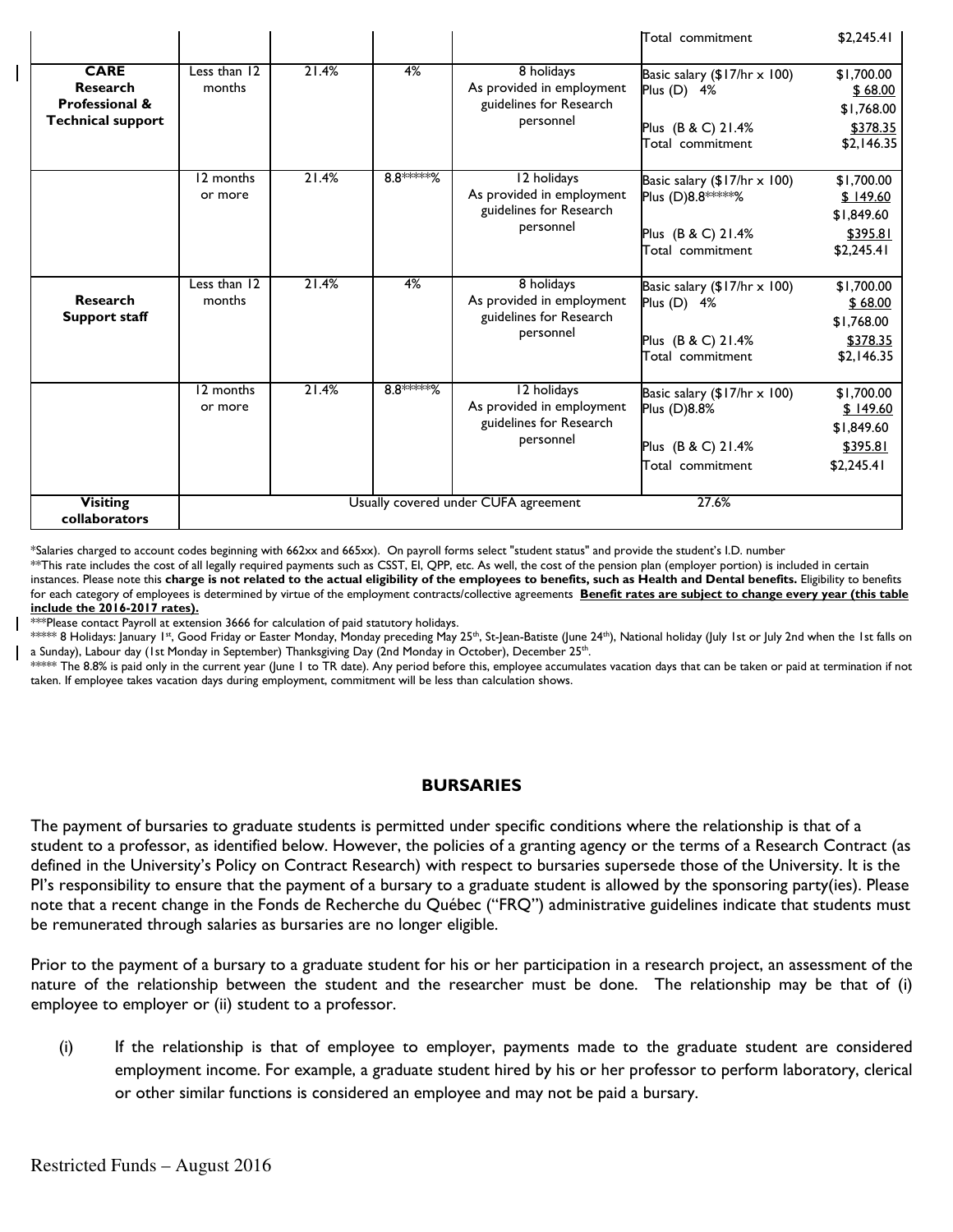(ii) Where the graduate student participation in the research project was primarily undertaken to assist the student in qualifying for a degree or other academic recognition in the field in which the research is being carried on, the relationship is that of a student to a professor. For example, this may include the graduate student's participation in the writing of a research paper related to the research project. In such a case, a bursary may be paid to a graduate student from a research account subject to the prior approval of the sponsor.

PROCEDURE FOR THE PAYMENT OF A BURSARY TO A GRADUATE STUDENT FROM A RESEARCH ACCOUNT In order to pay a bursary to a graduate student from a research account, both the graduate student and the PI must complete the Research Bursaries/Fellowships (Graduate Studies) form. This form must be approved by the Chair of the Department.

## b. DIRECT EXPENDITURES:

## REIMBURSEMENT OF ALLOWABLE PERSONAL OR TRAVEL EXPENDITURES

Reimbursement of eligible out-of-pocket expenses per the University's Policy for Travel and Other Allowable Expenses may be claimed against a research FUND by completing an Expense Report Reimbursement form available at the University Bookstore.

Please note that where the Expense Report Reimbursement form includes a request for reimbursement of expenses incurred by the PI, such form must be signed and approved by the person to whom the PI reports.

The appropriate FUND and EXPENSE ACCOUNT codes must be indicated on the Expense Report Reimbursement form and original receipts must be attached. The Expense Report Reimbursement form must be approved by the PI or their delegate and forwarded to Accounts Payable GM-730.00.

## NO INVOICE

When invoices are not typically available, as for registration fees, membership fees or allowable contribution to a partner institution based on correspondences and pre-existing agreements (in other words transfer to a co-investigator), a Cheque Requisition form must be used in these or similar cases where invoices are not available. Cheque Requisition forms can be obtained at the University Bookstore.

## TRAVEL – RELATED EXPENDITURES

1. In "Expense Report Reimbursement Form" the following information must be provided:

- o Travel Start Date
- o Travel End Date
- o Destination
- o Purpose of Trip
- o Affiliation to Research Grant: ie Principal Investigator, Co-Investigator, Collaborator
- $\circ$  For training and conferences, the official conference program or prospectus is required.

Note: Travel-related expenditures funded by a research account must be processed via the "Expense Report Reimbursement Form" or "Travel voucher form" only.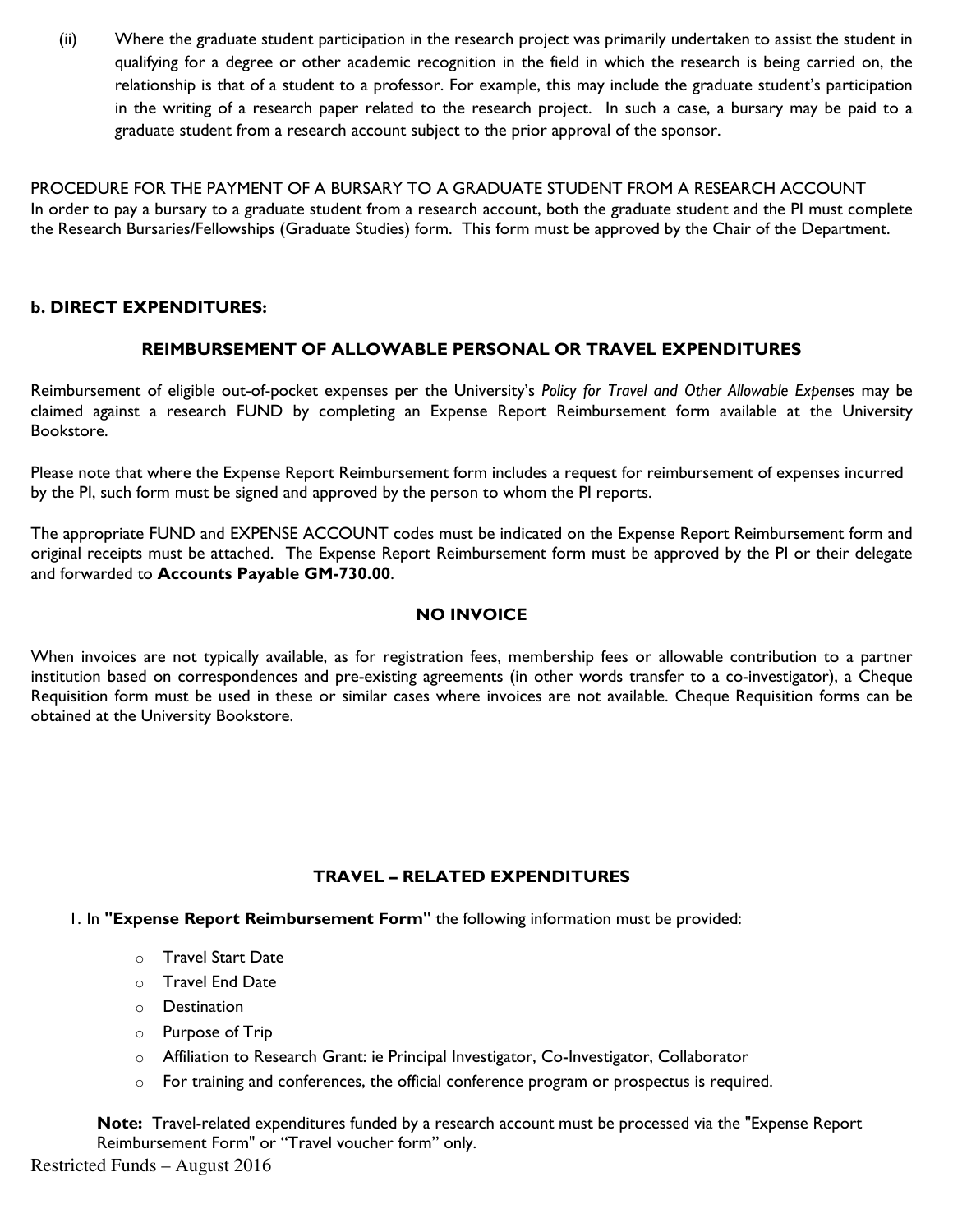Credit card slips in place of itemized receipts are not acceptable to the agencies and expenses will not be reimbursed.

- 2. Separate trip reporting: As per the granting agency guidelines, please ensure that each trip is claimed on a separate expense reimbursement form. Also note, if part of the travelling cost was incurred/claimed prior to the final expenses report (ex: plane tickets bought through an University travel agency) all expenses should be showing on the last report however the amount should be recorded as already paid by the university.
- 3. Approval: All Expense Report Reimbursement Forms must be reviewed and approved by the person to whom the claimant reports.

For more information, please refer to the Federal Granting Agencies' (NSERC/SSHRC/CIHR) Financial Administration Guide which can be found at :http://www.nserc.gc.ca

# c. PROCUREMENT OF GOODS AND SERVICES

Please refer to the Financial Services web site under Purchasing Services' section for the University's policies and procedures with respect to purchase/payment cycles (web requisition, corporate card,… ).

All goods or services charged to a research account, regardless of their value, must be ordered through Purchasing Services. Goods or services needed are submitted, by the researcher, to Purchasing Services via the online web requisitioning tool (WebReq).

## CORPORATE CARD

Corporate Cards are governed by the University's Policy for Travel and Other Allowable Expense and are intended to facilitate allowable travel and entertainment expenses.

## ALLOCATING FUNDS FOR FEDERAL AND PROVINCIAL TAXES

Federal and provincial taxes must be paid on material and supplies, equipment, and consulting services rendered by a registered business. As of January 1, 2013, the rate for G.S.T. is 5%, and the rate for Q.S.T. is 9.975 %. The University receives a rebate of 67% of the G.S.T., and 47% of the Q.S.T. When preparing your research proposal you must budget for the difference between the amount of taxes payable on such material and supplies, equipment, and consulting services rendered by a registered corporation and the amount of the rebate.

Calculating G.S.T. and Q.S.T. on goods or services - The difference between the G.S.T. payable and the rebate received by the University is 1.65% of the amount of the taxable goods or services. The difference between the Q.S.T. payable and the rebate received by the University is 5.29%. To calculate the total taxes which will be charged to your fund for goods or services, multiply the cost of the goods or services by 6.94% (1.65% + 5.29%).

Example 1:

 Consulting fees due to a registered business - \$1, 000.00  $$1,000.00 \times 6.94 \% = $69.40$ The total to be budgeted -  $$1,069.40$ 

Restricted Funds – August 2016 Example 2: